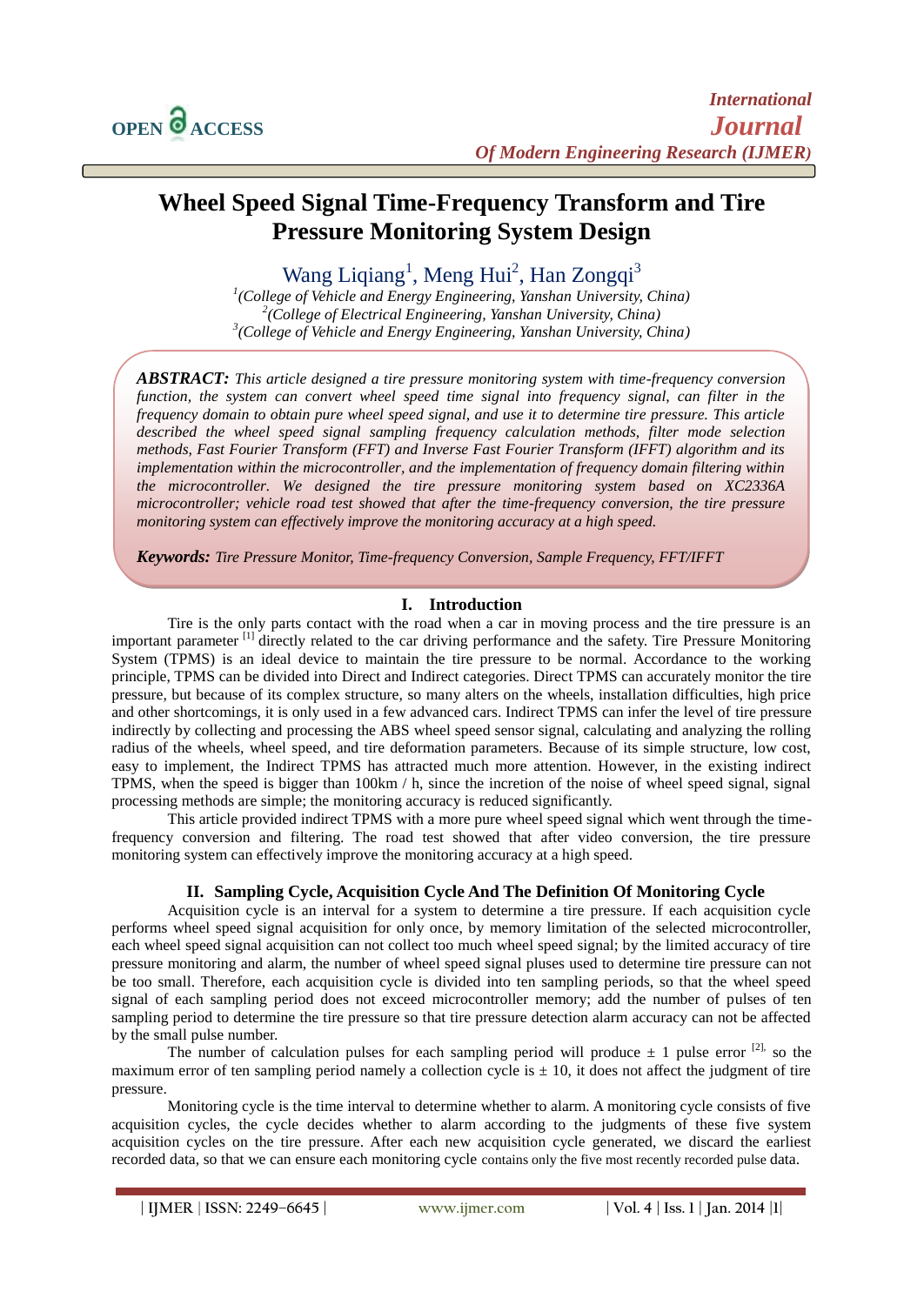## **III. Tire Speed Signal Sampling Frequency And Filter Mode**

#### **3.1 determine of the number of speed signal samples**

Real vehicle experiments shows that, to determine the tire pressure that is an acquisition cycle, each wheel takes about 5000 pulses, if we take 5120 pulses, and then four wheels require a total of  $5120 \times 4 = 20480$  wheel speed signal pulses. The sampling period is one tenth of the acquisition cycle, that is each sample periods needs to collect  $20480/10 = 2048$  pulses. Assuming the sampling frequency is 4 times of the wheel speed signal frequency, so that each sampling period needs to collect  $2048 \times 4 = 8192$  wheel speed signal. During the Fast Fourier Transform (FFT) process, each wheel speed signal consists of the real and imaginary parts of two integer variables, each integer variable consists of two bytes, then the FFT process requires namely 32K RAM**,** in this article the model of selected SCM is SAF-XC2336A-56F80L of the Infineon company, the chip RAM is 50K, which meets the requirements.

3.2 determine of the wheel speed signal sampling frequency

In each sampling period, the sampling frequency is determined by the output of the wheel speed signal frequency. Diameter of the rolling tires :

$$
D = (L \times H) \times 2 + d \times 25.4
$$
 (1)

Wherein, D is the wheel diameter, L is the tire width, H is the aspect ratio, d is the diameter of the hub. The wheel speed signal output frequency is:

$$
f_1 = \frac{V \times Z}{\pi \times D} \tag{2}
$$

Wherein, V is the vehicle speed, Z is the ring gear teeth of the wheel speed sensor. Take JETTA models as an example, the tire model is 185/60R14, wheel speed sensor ring gear teeth Z is 40, when the vehicle speed is 20km / h, the sensor output signal frequency is 122HZ, speed is 200km / h, the sensor output signal is 1220Hz

By the limitation of microcontroller memory, the number of wheel speed signal collected by each sampling period is fixed, if the sampling frequency is constant, the number of pulses collected at 200km / h is the tenth of number collected at 20km / h. When setting the sampling frequency, if we determine the frequency according to the output frequency of wheel speed signal at a high speed, the sampling frequency is too large, resulting in the number of pulses collected in the low speed is too small, and the measurement accuracy of tire pressure monitoring is reduced. If we determine according to the output frequency of the low wheel speed signal, the sampling frequency is too small, it can not meet the sampling theorem at high speed, leading to the distortion of the signal collected.

This article presents a frequency collection method which can change frequency automatically according to the wheel speed. Wheel speed signal acquisition is carried out in the real-time interrupt function, at the end of each sampling period, 4 paragraph wheel speed signals can be obtained. Set the real-time interrupt interval as t1, the number of real-time interrupt of each sampling period is N.SO the sampling time for each sampling period can be calculated is:

$$
T = N \times t_1 \tag{3}
$$

At the end of sampling, the number of pulse of 4 paragraph wheel speed signals can be calculated,

according to the cycle method [2] the wheel speed at this time can be calculated for:  
\n
$$
V = \frac{(n_1 + n_2 + n_3 + n_4)\pi D}{4ZT}
$$
\n(4)

Wherein,  $n_1$ ,  $n_2$ ,  $n_3$ ,  $n_4$  are the number of pulses of four wheels during each sampling period. The interval of each sampling cycle times is very short; it can be assumed that the wheel speed variation for the next sampling period is not big. The interval of next sampling period real-time interrupt can be stetted based on the calculated wheel speed. Set the expectation numbers of pulses collected is  $n_0$ , the real-time interval is:

is:  
\n
$$
t_1 = \frac{n_0 \pi D}{4 Z N V}
$$
\n(5)

Thus, the number of pulses for each sampling period is similar. Thus, according to the previous wheel speed of sampling period to determine the sampling frequency of the next cycle, can not only ensure the number of pulses for each sampling period be too small to affect the measurement accuracy of tire pressure monitoring, but also can prevent signal distortion.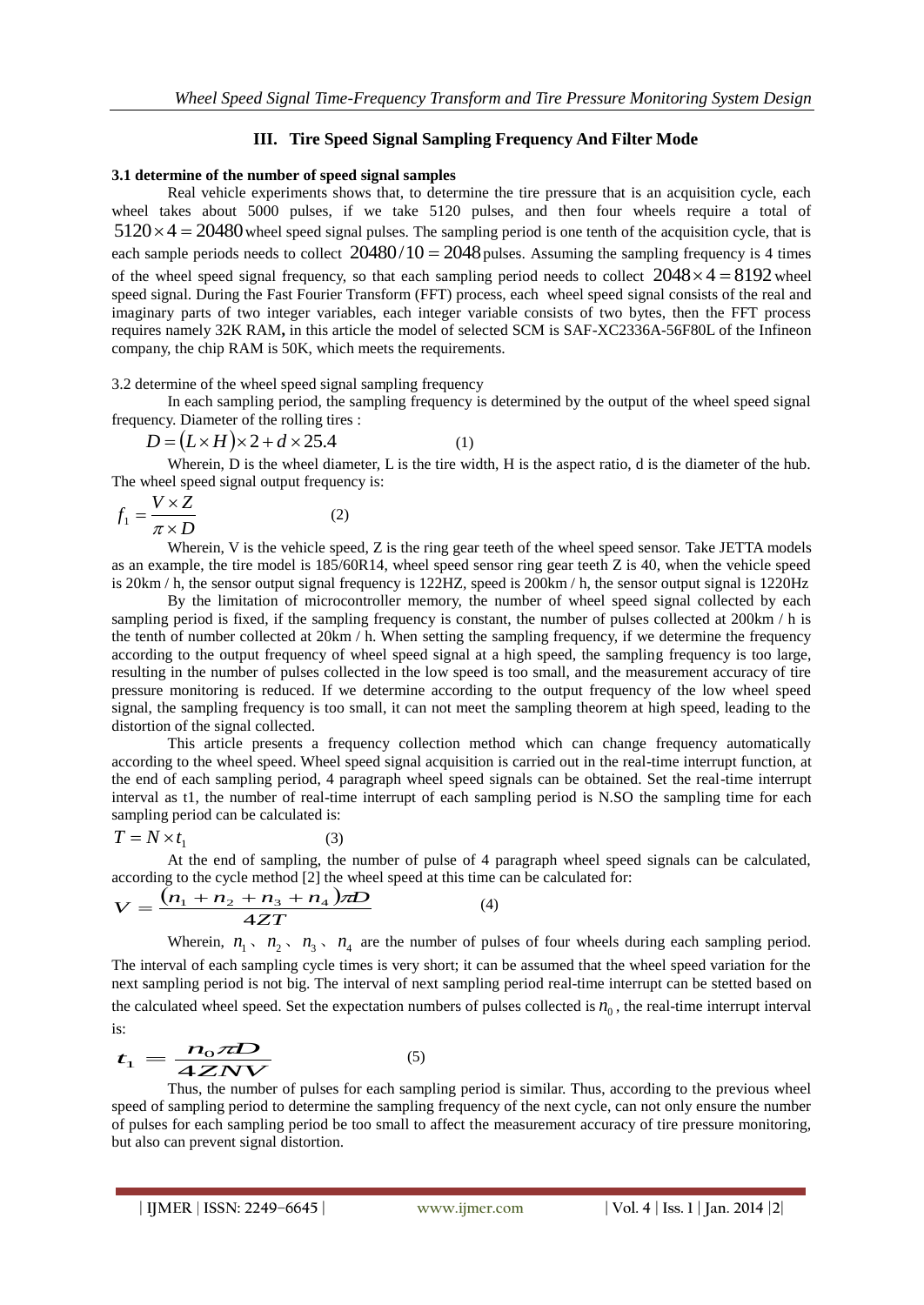#### **3.3 filter mode selection**

When the wheel speed is  $100 \text{km}$  / h or less, the interference of wheel speed signal is very small, the clutter can be good removed by a hardware filter and software filtering is unnecessary. Meanwhile, in order to ensure the tire pressure of indirect TPMS can detect when the vehicle is started (at this point the speed is low),In order to minimize low speed detection cycle as much as possible, which also requires no further software filtering at low speed. Before filtering the software each sample period selects the filter mode according to the wheel speed calculated when setting the frequency sample. If the wheel speed is greater than 100km / h, then the collected wheel speed signal will be software filtered. If the wheel speed is less than 100km / h, then software filtering is no longer carried out, directly calculate the number of pulses.

## **IV. SCM Software Filtering**

The wheel speed signal collected through fast Fourier transformed (FFT) converted into frequency domain signal, then be filtered, and finally through inverse fast Fourier transform (IFFT) converted into time domain signals.

## **4.1 FFT and IFFT algorithm principle**

The idea of FFT algorithm is: continually decomposing the long sequence of DFT into short sequences of the DFT, and using the periodicity and symmetry of rotation factor to reduce the number of calculations of DFT.

Set the length of sequence  $X(n)$  is N, and satisfying: M is a natural number, The sequence  $X(n)$  is divided into  $x1(n)$ ,  $x2(n)$  two sequences by n is odd or even, with 2 N / 2 point DFT to complete a N-point DFT calculations:

$$
\begin{cases}\n x_1(r) = x_1(2r) & (6) \\
 x_2(r) = x_1(2r+1) & \text{Wherein } r = 0, 1, 2, \dots, N/2-1, \text{substituted into DFT conversion formula:}\n\end{cases}
$$

$$
X(k) = DFT[x(n)] = \sum_{n=0}^{N-1} x(n)W_N^{nk}
$$
 (7)

Among them  $0 \le k \le N - 1$ ,  $W_N^{nk}$  is the rotation factor, we have:

$$
X(k) = \sum_{r=0}^{N/2-1} x_1(r) W_N^{2rk} + W_N^k \sum_{r=0}^{N/2-1} x_2(r) W_N^{2rk}
$$
 (8)

Since the rotation factor:

$$
W_N^{2n} = e^{-j\frac{2\pi}{N}2n} = e^{-j\frac{2\pi}{N/2}n} = W_{N/2}^n
$$
 (9)

Substituted into (8), we obtain:

ubstituted into (8), we obtain:  $X(k) = X_1(k) + W_N^k X_2(k)$  (10) Since the cycle of X1 (k) and X2 (k) is  $N/2$ , and X (k) can be expressed as:  $X(k) = X_1(k) + W_N^k X_2(k)$  $X(k+N/2) = X_1(k) - W_N^k X_2(k)$ (11)

Wherein,  $k = 0, 1, \dots N/2 - 1$ . So that the N-point DFT is decomposed into two N / 2 point DFT. Break down x1 (r) and x2 (r) continually by odd or even. This decomposition continues until it can no longer be decomposed.

#### **4.2 FFT and IFFT algorithm implemented in the microcontroller**

FFT and IFFT algorithm achieved in the microcontroller mainly consider the real-time of system and the microcontroller RAM limitation. Experimental results show that when the length of sequence  $X(n)$  N is 8192, with the microcontroller clock frequency 80MHz, It takes about 600ms for FFT / IFFT, namely tire pressure detection system detects the time of the tire lack of gas is delayed by 600ms, which has little effect to the tire pressure detection systems.

Therefore FFT / IFFT algorithm achieved within microcontroller mainly considered the RAM limitation.

In order to achieve FFT/IFFT algorithm within microcontroller, we use the following three ways to save RAM needed by the FFT algorithm.

(1) The sequence of length  $N = 2M$  point FFT, has a total of M-class butterfly computation. At the same level,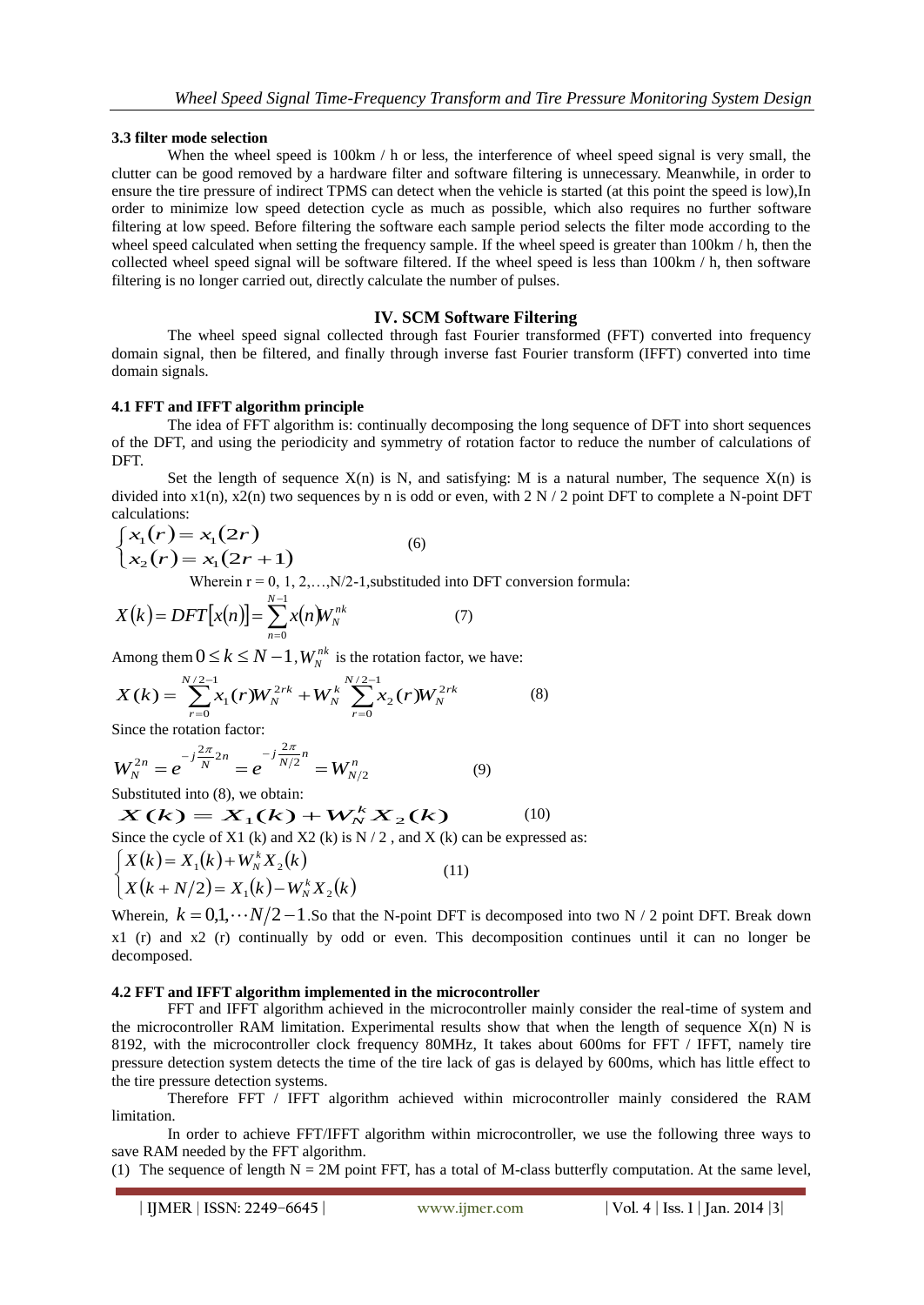the two input data of each butterfly is only useful for the butterfly itself. After calculating a butterfly, the output data resulted can be stored in storage unit immediately, which is occupied by original input data. After M-class operation, the original input data stored in N memory cells may be sequentially stored in the output data of the N values. Such using the same storage unit stores the butterfly calculated input and output data, can save more storage space.

(2) In the FFT algorithm, we can see from the Euler equation:

$$
W_N' = e^{-j2\pi/N} = \cos(2\pi r/N) - j\sin(2\pi r/N)
$$
 (12)

When  $W_N^r$  is multiplied, we should make the corresponding sin and cos calculation. In programming, one method is to attribute each step directly. From the symmetry of the rotation factor, during calculation we should define  $N / 2$  variables to memorize, this takes more RAM, and slow the computing speed  $^{[3]}$ . Another

method is to calculate  $W_N^r$  in advance, the values are stored in the ROM, which is equivalent to set up a sine and cosine function table. This will not only improve the operation speed, and also save the RAM space. Considering indirect TPMS wheel speed signals collected have already occupied a larger RAM, this article adopts the second way to save RAM space.

(3) when performing wheel speed signal acquisition, the data through the A/D conversion is not the actual wheel speed voltage signal, but needs to be multiplied by a constant, and then transferred into a voltage signal expressed by a decimal, so we should use floating point type of data to storage, float data in MCU will occupy 4 bytes, which occupied too many bytes. Therefore, during the A/D conversion, we no longer calculate the voltage signal, but directly use the integer data after A/D conversion for FFT and filtering, the integer data type only occupy 2 bytes, it saves the chip RAM and does not affect filtering results.

#### **4.3 frequency domain filtering implementation in single-chip within**

After FFT conversion, the real wheel speed signal energy amplitude increased, while the amplitude of noise energy decreased. In the frequency domain,"filtering" process is to keep the real amplitude of the signal energy, to attenuate the amplitude of the noise energy component. Set after the FFT transform, wheel speed signal sequence of each frequency component and the corresponding energy amplitude of the series are shown in Table 1.

Table 1 frequency of the signal with the corresponding energy value

| Frequency               |  | $\ddot{\phantom{0}}$ |     | . |      |
|-------------------------|--|----------------------|-----|---|------|
| Energy<br>Amplitude $Y$ |  | .                    | max | . | . 11 |

Before filtering we must first determine the highest energy value Y max and corresponding center frequency fm. Shown in Fig4.



Figure 4 the division of filter frequency bands

The output frequency of wheel speed signal is approximately equal to the center frequency fm; we can estimate the center frequency by using frequency of the wheel speed signal which is calculated when setting the sampling frequency. Since the wheel speed of the wheel speed signal acquisition cycle is not fixed, and the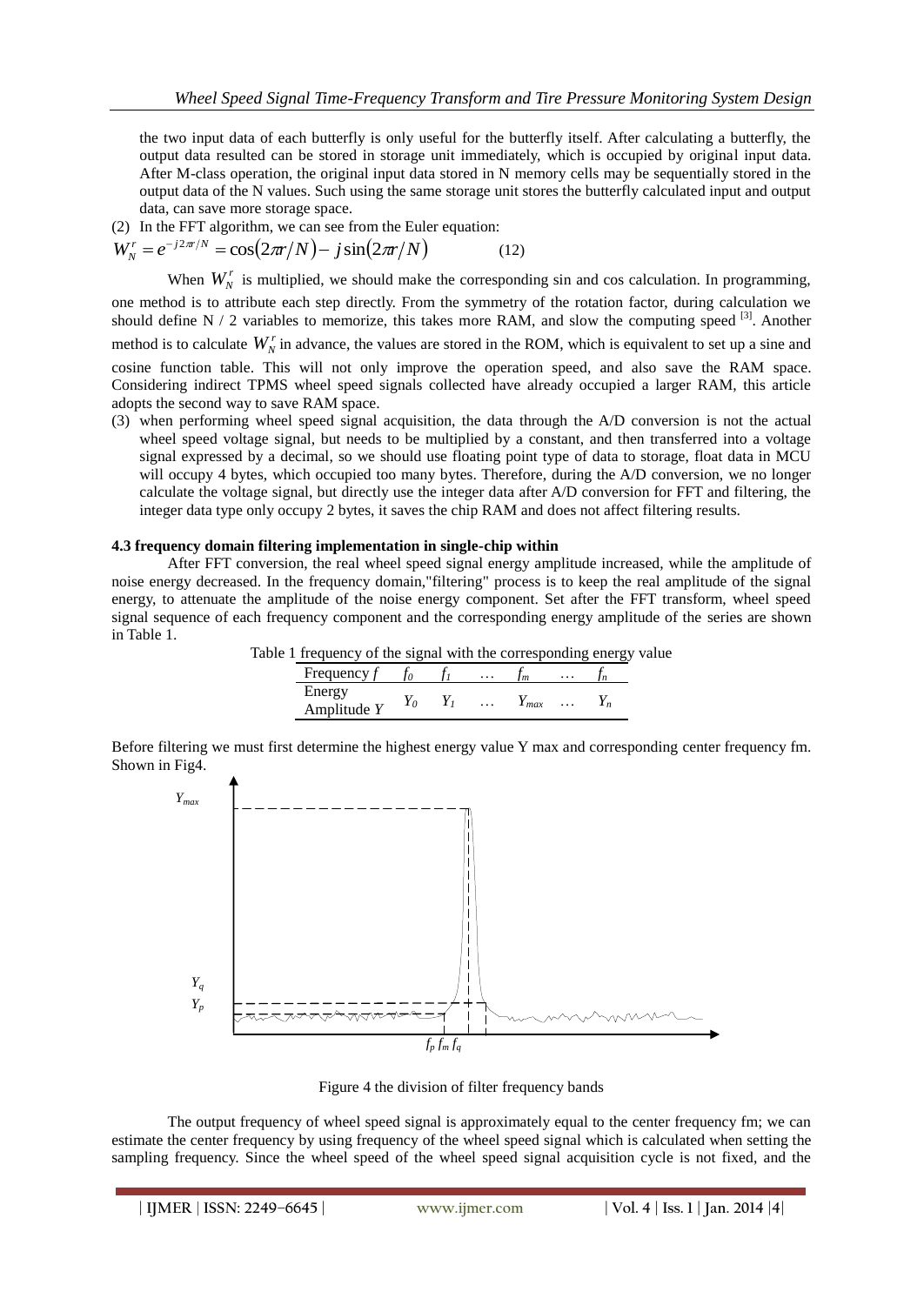wheel speed calculated by the cycle method has some error [2], so the wheel speed signal output frequency is not equal to the center frequency fm, but must in the vicinity of the center frequency. So when we looking for the highest energy value Y max, is not required to calculate the maximum energy amplitude of the overall situation, just calculate the local maximum near the wheel speed signal output frequency. After determining the center frequency fm, it is required to determine the "binding site" of the wheel speed signal and the noise fp and fq, shown in Figure 4. fp and fq are determined by the coefficients of the signal / noise amplitude ratio a and b:

$$
\begin{cases}\nf_p = f_m/a \\
f_q = f_m/b\n\end{cases}
$$
\n(12)

Signal to noise ratio coefficient is obtained by experiment. Finally respectively fit both sides of the binding sites secondary:

$$
\begin{aligned}\n\left[Y_{0}, Y_{1}, \ldots, Y_{p}\right] &= F_{1}\left[f_{0}, f_{1}, \ldots, f_{p}\right] \\
\left[Y_{q}, Y_{q+1}, \ldots, Y_{n}\right] &= F_{2}\left[f_{q}, f_{q+1}, \ldots, f_{n}\right]\n\end{aligned} \tag{13}
$$

After fitting Substitute the data into the frequency value, obtaining the corresponding energy amplitude. Fit the corresponding spectrum shown in Fig.3, of which the vehicle speed is 160Km / h. After fitting, the spectral curve and the IFFT time-domain graph are respectively restored in Fig.5 and Fig.6.



Figure 6 the IFFT time domain graph after the inverse transform

Comparing Fig.3 with Fig.12, it can be seen that the wheel speed signal after filtering can eliminating the noise basically.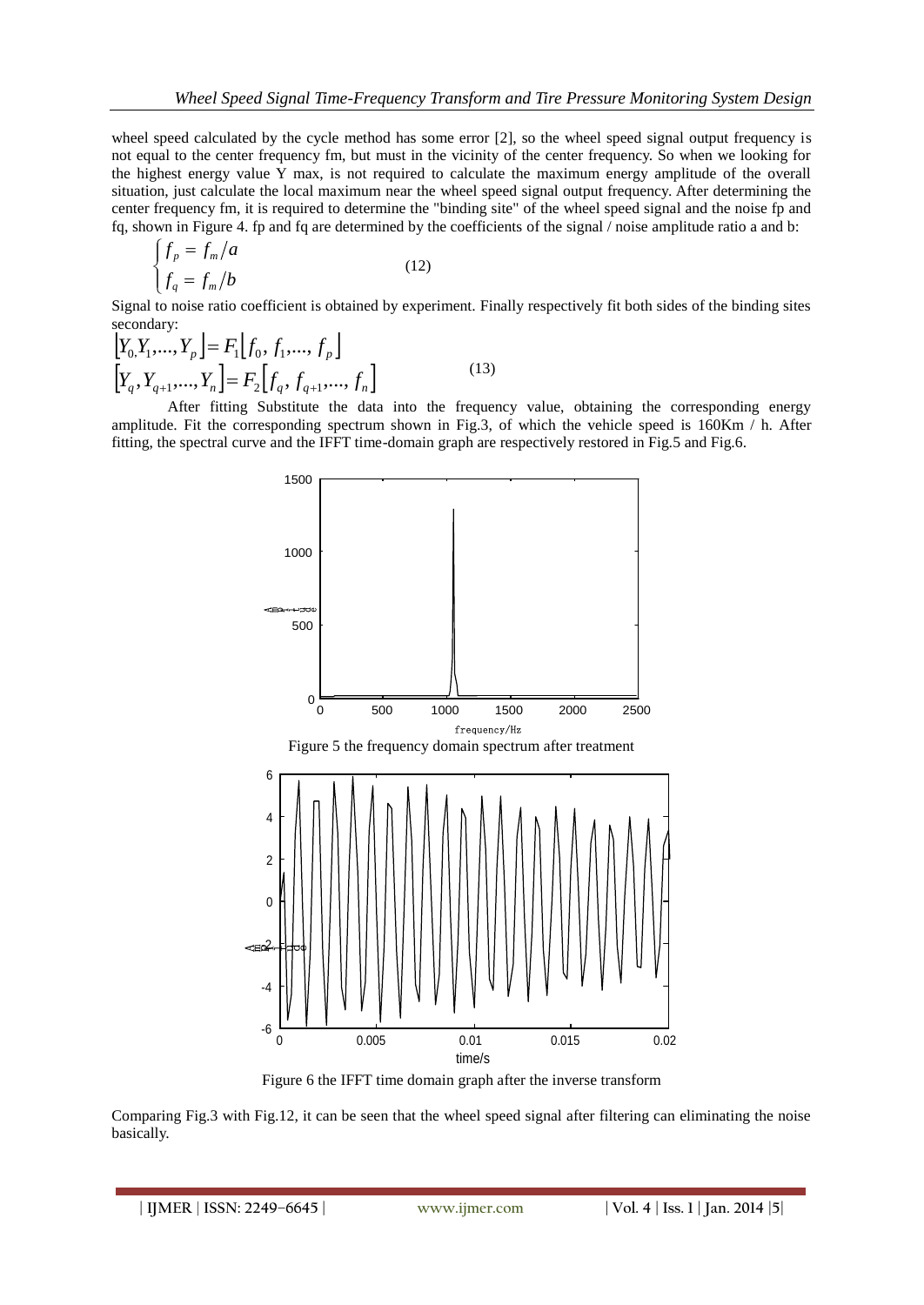## **V. Design Of Tire Pressure Monitoring System**

5.1 hardware design of tire pressure monitoring system

System consists of wheel speed signal input module, a central processing module, abnormal tire pressure alarm module and serial communication module. Shown in Fig.7,



Figure 7 system component modules

When using a magnetic wheel speed sensor, in order to prevent the voltage of wheel speed signal exceeds the tolerance range of microcontroller, we must reduced voltage after a limiter circuit.

After the limiter circuit, the wheel speed signal to be filter out portion of the noise in the signal through the filter circuit. In order to prevent signal acquisition affects ECU, the wheel speed signal after processing should go through the voltage follower to be isolated. Final design is completed and the in or out of the wheel speed signal module circuit is shown in Fig.8.



Figure 8 speed signal input module

Wherein the Zener diode VS1 formed the limiter circuit.R1 and C1 form a low-pass filter circuit, U1 is a voltage follower.

System uses XC2336A asynchronous / synchronous serial interface USIC0, achieving the bidirectional communication between PC and microcontroller. Abnormal tire pressure alarm module consists of a buzzer and a fault light.

#### **5.2Tire pressure monitoring system programming**

Tire pressure monitoring system flow chart as shown below: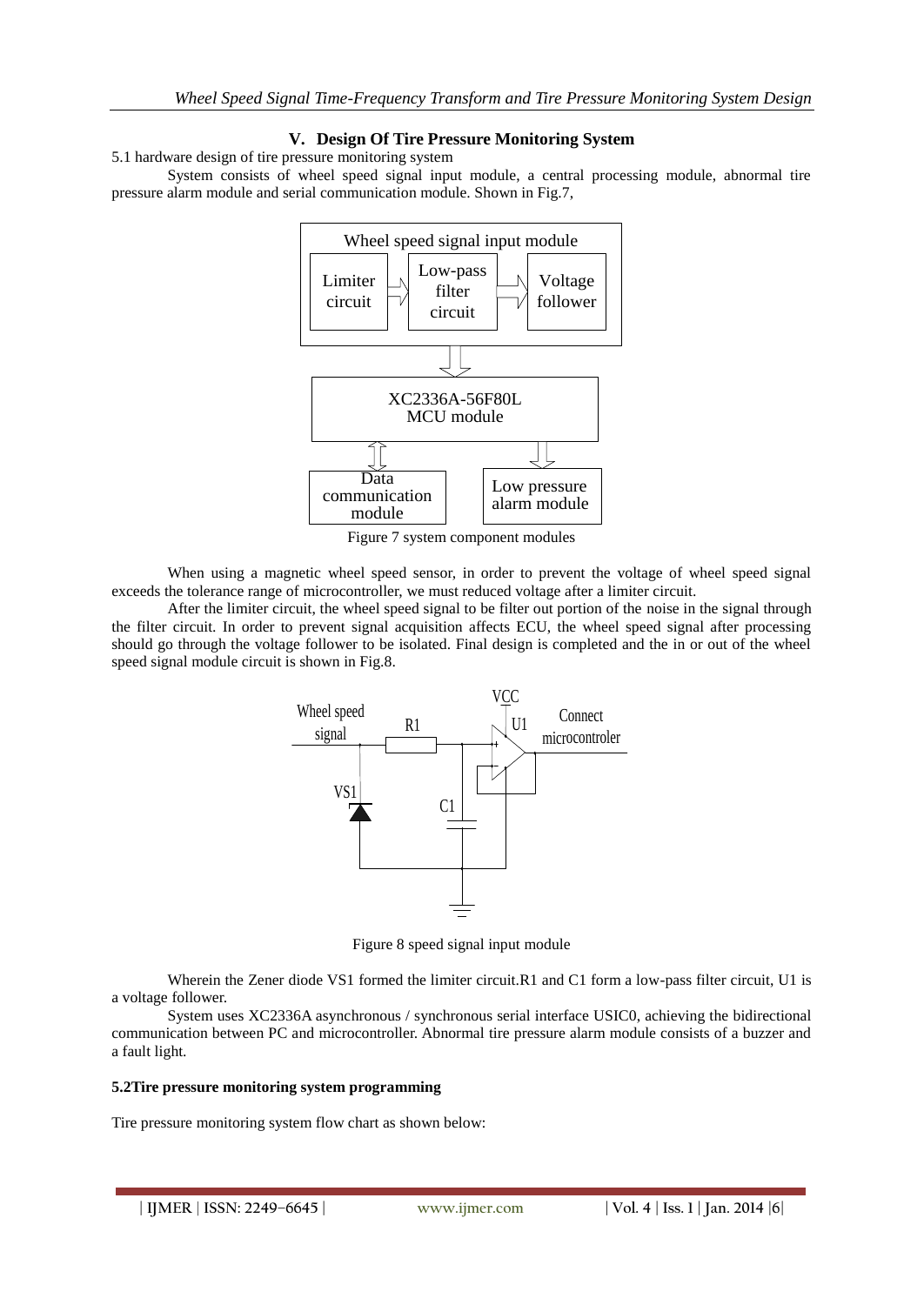

## **5.3 abnormal tire pressure warning module**

In this paper the alarm module designed two level thresholds and three level alarm modes according to reference<sup>[4]</sup>. In each monitoring cycle, the system calculated 5 relative errors and 5 absolute errors according to the number of pulses of five acquisition cycles, a total of ten data. Systems can determine if the tire pressure is abnormal based on the number of times these 10 data exceeds to the threshold value. Assume that the number of alarm which is more than one level is X, more than two levels is Y, then the alarm conditions and alarm manner are shown in Table 2.